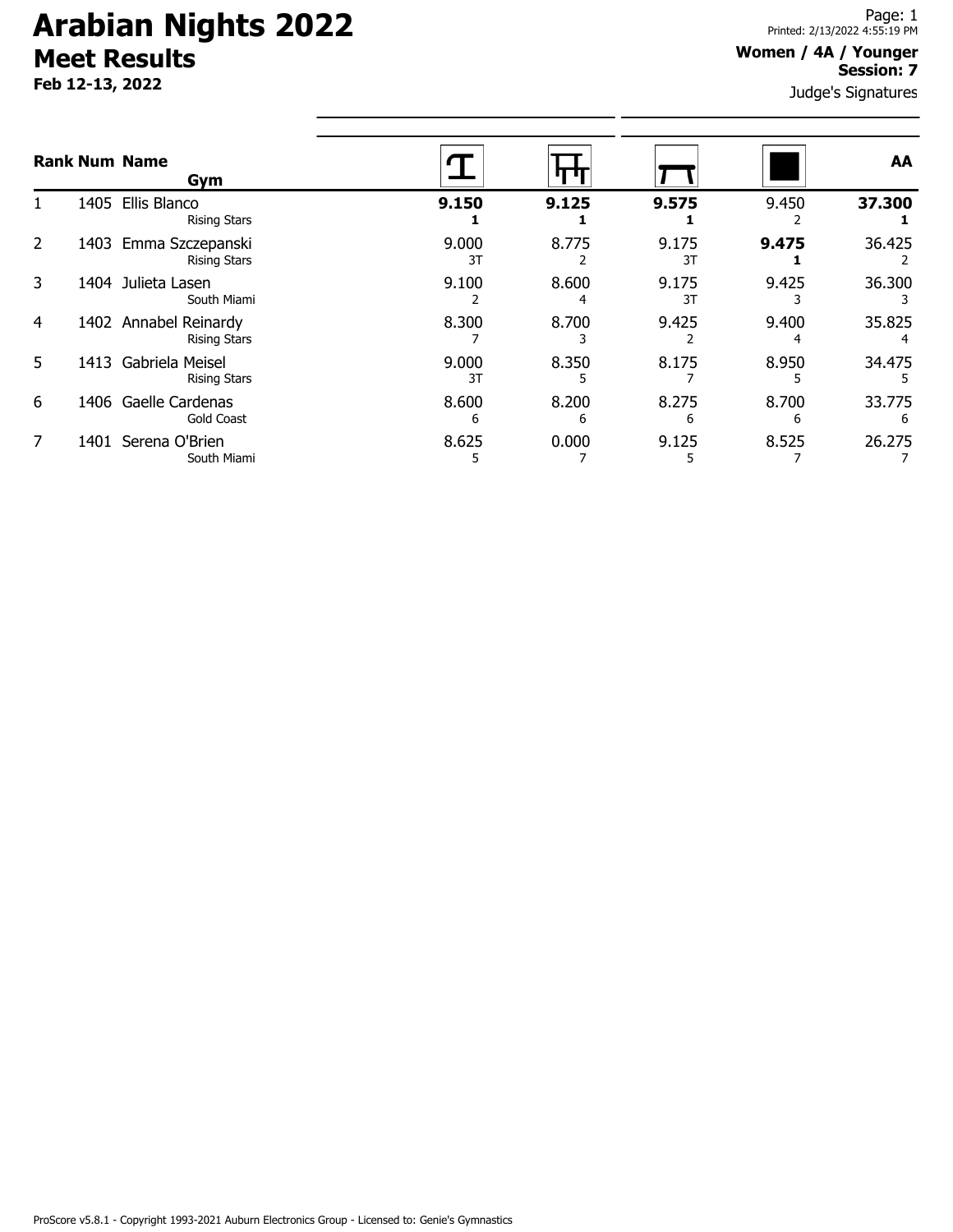# **Arabian Nights 2022 Meet Results**

**Feb 12-13, 2022**

#### **Women / 4A / Older Session: 7**

Judge's Signatures

| <b>Rank Num Name</b><br>Gym |                                                  |            |             |            |       | AA     |  |
|-----------------------------|--------------------------------------------------|------------|-------------|------------|-------|--------|--|
|                             | 1410 Emma Elorrieta<br><b>Rising Stars</b>       | 8.550      | 8.125       | 9.375      | 8.800 | 34.850 |  |
| 2                           | 1409<br>Jenise Demosthene<br><b>Rising Stars</b> | 8.700      | 8.275       | 7.900      | 9.000 | 33.875 |  |
| 3                           | Sofia Trompeter<br>1411<br><b>Gold Coast</b>     | 8.450      | 8.475       | 8.050      | 8.325 | 33.300 |  |
| 4                           | 1408 Ziyah Green<br><b>Gold Coast</b>            | 8.250<br>h | 7.150       | 8.775      | 8.350 | 32.525 |  |
| 5.                          | Valeria Finskaya<br>1407<br>South Miami          | 8.500      | 0.000<br>5T | 8.200      | 8.925 | 25.625 |  |
| 6                           | 1412<br>Amanda Lasen<br>South Miami              | 8.925      | 0.000<br>5T | 7.550<br>b | 8.500 | 24.975 |  |